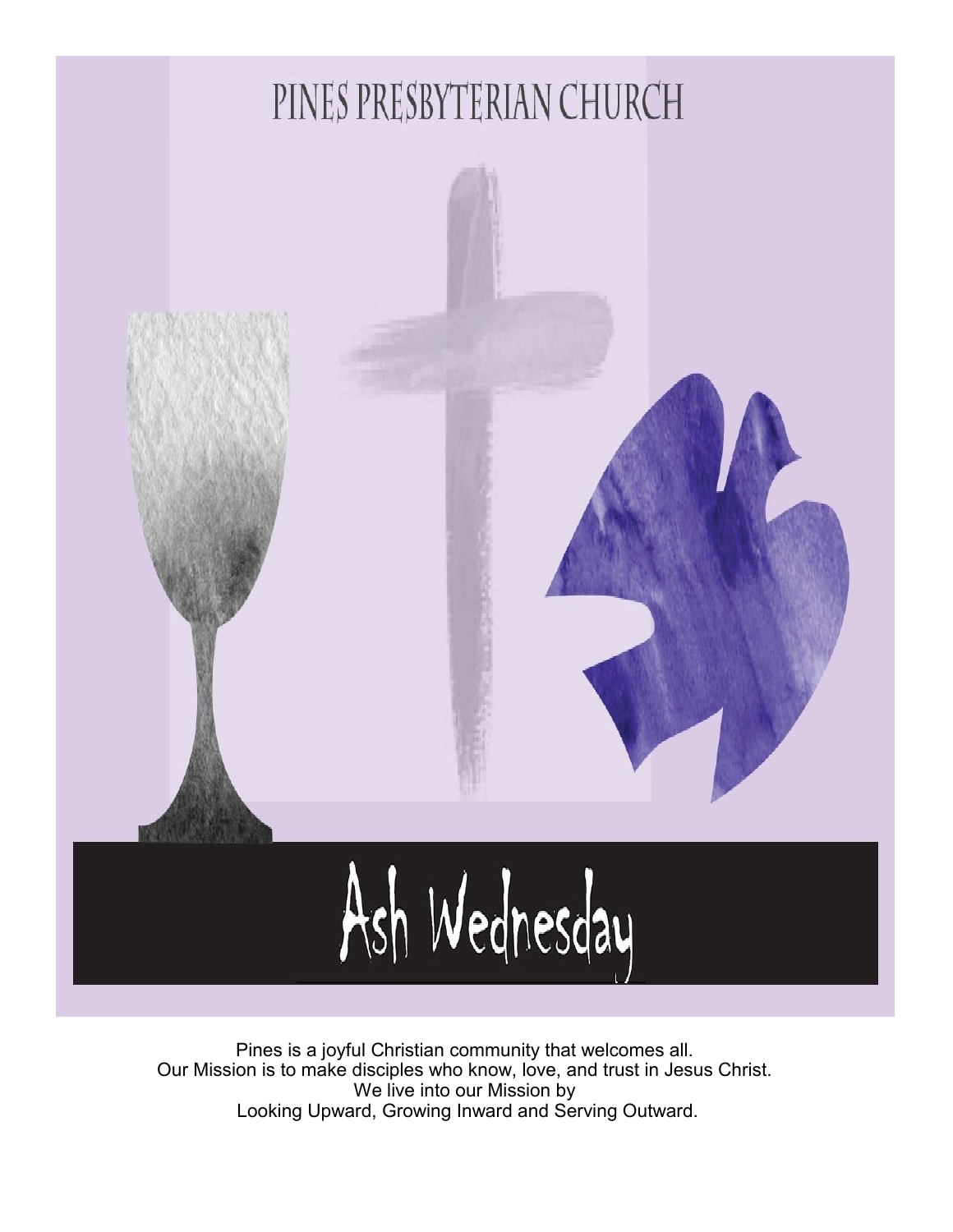## *Growing Inward*

### **Prelude**

### **Gathering for Worship Gathering for Worship Rev. Andy Gans**

## **Prayer of Releasing**

*During the time of silence, you are invited to write out your confession on the paper provided. You may bring the paper forward and nail it to the cross during the imposition of ashes.*

One Voice: Holy, holy, holy God

 We place ourselves in your presence; we rest in the promise of your grace. Our minds and our spirits are cluttered with many thoughts and feelings that threaten to pull our attention away from you.

 Let us unclench our fists and release these things: We release all that we have done today–whether for good or for ill.

We release all that we feel like we should have done today, but did not do.

We release all that we need to do tomorrow.

We release our fear.

We release our anxiety.

We release our impatience.

We release our pride.

All of the thoughts, all of the feelings that pull us away from you,

O God, we release. [silence]

Fill us now with the joy and the peace of your deep, abiding presence.

We offer all of ourselves to you, our One God,

Creator, Redeemer, Sustainer. Amen

## **Silence**

## **Scripture Reading** Joel 2:1-2, 12-17

## **Silence**

## **Imposition of Ashes**

*When instructed please come forward down the center aisle to nail your confessions to the cross. You are then welcomed to go to the pastor for the imposition of ashes on your forehead, or the back of your hand, in the shape of the cross. If you prefer not to have ashes, you may ask for a special prayer.*

| <b>Hymn</b>                   | Abide with Me (v.1-2)                                                                                                                                                                                                                                                                                                                                                                                                                                                                                                   | See Screen    |
|-------------------------------|-------------------------------------------------------------------------------------------------------------------------------------------------------------------------------------------------------------------------------------------------------------------------------------------------------------------------------------------------------------------------------------------------------------------------------------------------------------------------------------------------------------------------|---------------|
| <b>Prayer of Confession</b>   | All Voices: O God of life, we confess the ways we turn away from<br>the fullness of life that you offer. [silence]<br>God of love, we confess the hatred we hold in our hearts. [silence]<br>God of compassion, we confess our indifference. [silence]<br>God of justice, we confess that our lives are linked to<br>oppressive systems. [silence]<br>God of peace, we confess the violent movements of our hearts,<br>the violent realities of our world. [silence]<br>Holy God, we confess our sins to you. [silence] | Kristin Beall |
| *Hymn of Confession<br>Screen | Sunday's Palms Are Wednesday's Ashes                                                                                                                                                                                                                                                                                                                                                                                                                                                                                    | See           |

#### **Silence**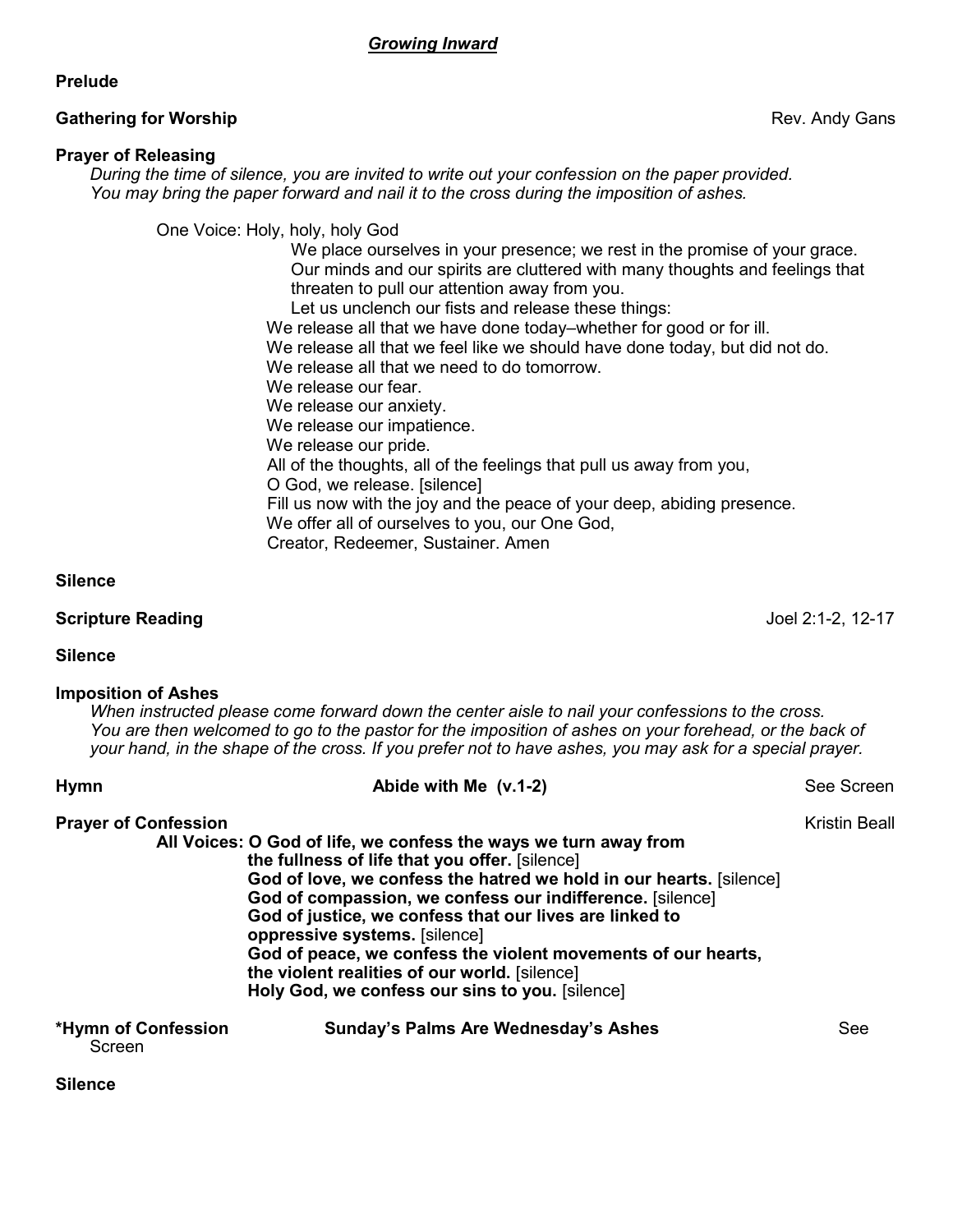|                                              | <b>Assurance of Grace</b>                                                                                                                                                                                                                                                                                                                               | One Voice: Return to the Lord your God,<br>All Voices: for God is gracious and compassionate,<br>slow to anger and abounding in love.<br>One Voice: Turn toward your God in the confidence that,<br>through Jesus Christ, your sins are forgiven.<br>All Voices: Thanks be to God!              |            |  |
|----------------------------------------------|---------------------------------------------------------------------------------------------------------------------------------------------------------------------------------------------------------------------------------------------------------------------------------------------------------------------------------------------------------|-------------------------------------------------------------------------------------------------------------------------------------------------------------------------------------------------------------------------------------------------------------------------------------------------|------------|--|
|                                              | <b>Scripture Reading</b>                                                                                                                                                                                                                                                                                                                                | 2 Corinthians 5:20b-6:10                                                                                                                                                                                                                                                                        |            |  |
| <b>Silence</b>                               |                                                                                                                                                                                                                                                                                                                                                         |                                                                                                                                                                                                                                                                                                 |            |  |
|                                              | <b>Scripture Reading</b>                                                                                                                                                                                                                                                                                                                                | Matthew 6:1-6, 16-21                                                                                                                                                                                                                                                                            |            |  |
| <b>Silence</b>                               |                                                                                                                                                                                                                                                                                                                                                         |                                                                                                                                                                                                                                                                                                 |            |  |
|                                              | <b>Prayer for Guidance</b>                                                                                                                                                                                                                                                                                                                              | One Voice: Generous God who fills the earth with abundance, oceans and skies full of water,<br>fields that yield food, flowers and birdsong and beauty of all sorts                                                                                                                             |            |  |
|                                              |                                                                                                                                                                                                                                                                                                                                                         | All Voices: May we live with generous hearts, with open hands.                                                                                                                                                                                                                                  |            |  |
| Song:                                        |                                                                                                                                                                                                                                                                                                                                                         | Lord, Listen to Your Children Praying                                                                                                                                                                                                                                                           | See Screen |  |
|                                              |                                                                                                                                                                                                                                                                                                                                                         | One Voice: Humble God who became flesh and entered into our humanity–who touched the<br>untouchable, spoke to the outcasts, washed the disciples' feet-<br>All Voices: May we live with humble hearts, looking always to the needs of others.                                                   |            |  |
| Song:                                        |                                                                                                                                                                                                                                                                                                                                                         | Lord, Listen to Your Children Praying                                                                                                                                                                                                                                                           | See Screen |  |
|                                              |                                                                                                                                                                                                                                                                                                                                                         | One Voice: Righteous God who longs for us to be in relationship with you through sincere prayer,<br>fasting, worship, scripture reading, fellowship<br>All Voices: May we love you with all of our hearts, minds, and souls.                                                                    |            |  |
| Song:                                        |                                                                                                                                                                                                                                                                                                                                                         | Lord, Listen to Your Children Praying                                                                                                                                                                                                                                                           | See Screen |  |
|                                              |                                                                                                                                                                                                                                                                                                                                                         | One Voice: Walk with us on this Lenten journey, Lord.<br>All Voices: Give us eyes to see the path you would have us take.<br>Give us ears to hear the truth you would speak to us.<br>Give us the wisdom to store our treasure with you, so that our hearts may abide<br>in your perfect peace. |            |  |
| Song:                                        |                                                                                                                                                                                                                                                                                                                                                         | Lord, Listen to Your Children Praying                                                                                                                                                                                                                                                           | See Screen |  |
| <b>Silence</b>                               |                                                                                                                                                                                                                                                                                                                                                         |                                                                                                                                                                                                                                                                                                 |            |  |
| The Lord's Supper & The Lord's Prayer (Sung) |                                                                                                                                                                                                                                                                                                                                                         |                                                                                                                                                                                                                                                                                                 |            |  |
|                                              | Our Father, who art in heaven, hallowed be thy name.<br>Thy kingdom come, thy will be done, on earth as it is in heaven.<br>Give us this day our daily bread; and forgive us our debts,<br>as we forgive our debtors; and lead us not into temptation but deliver us from evil.<br>For thine is the kingdom and the power and the glory, forever. Amen. |                                                                                                                                                                                                                                                                                                 |            |  |
| <b>Hymn</b>                                  |                                                                                                                                                                                                                                                                                                                                                         | Abide with Me $(v3-5, 1)$                                                                                                                                                                                                                                                                       |            |  |
| <b>Silence</b>                               |                                                                                                                                                                                                                                                                                                                                                         |                                                                                                                                                                                                                                                                                                 |            |  |
| <b>Benediction</b>                           |                                                                                                                                                                                                                                                                                                                                                         |                                                                                                                                                                                                                                                                                                 |            |  |